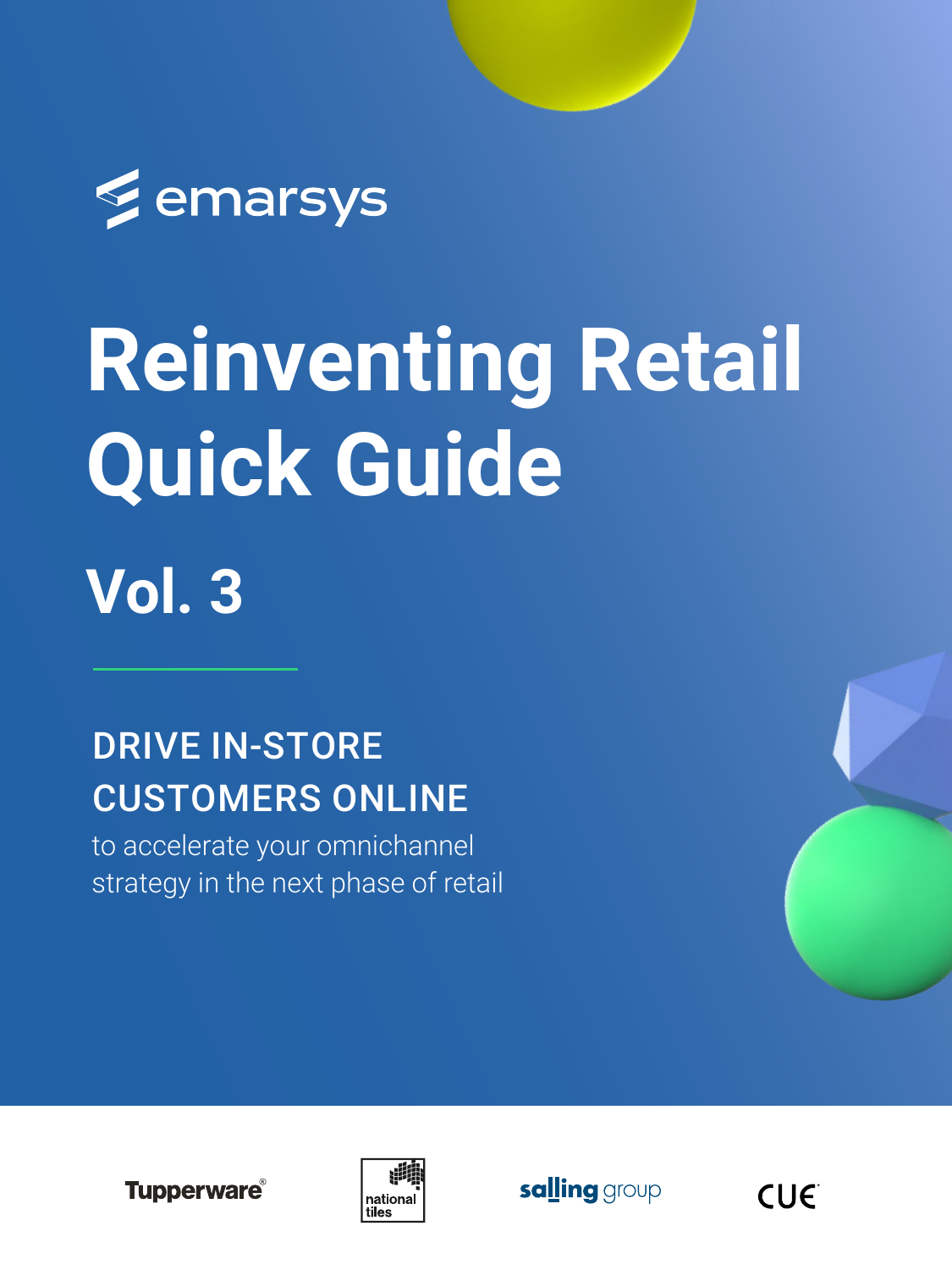## **Drive In-Store**  Customers Online

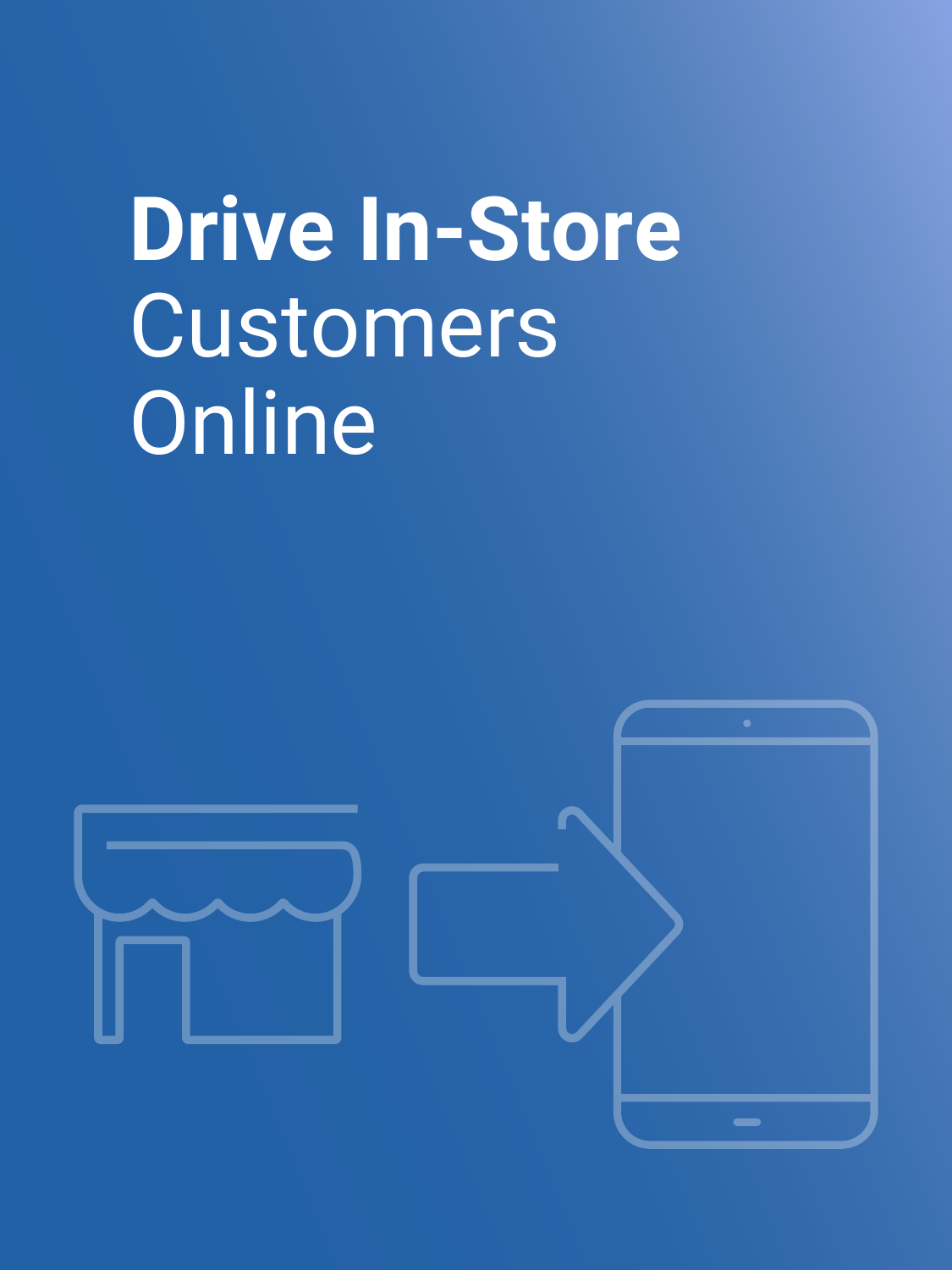

### CUE

*"When we talk about a 'single view of a customer' and 'single view of inventory' across all channels, that helps [attain a true] omnichannel perspective. We've seen our business evolve from what was a single channel into multichannel and then to omnichannel, to provide that consistent experience … to where we are today, which we call 'unified commerce.' [For customers, omnichannel] will feel like we're [always able to] have a consistent conversation with them."* 

Shane Lenton, CIO, Cue Clothing Co.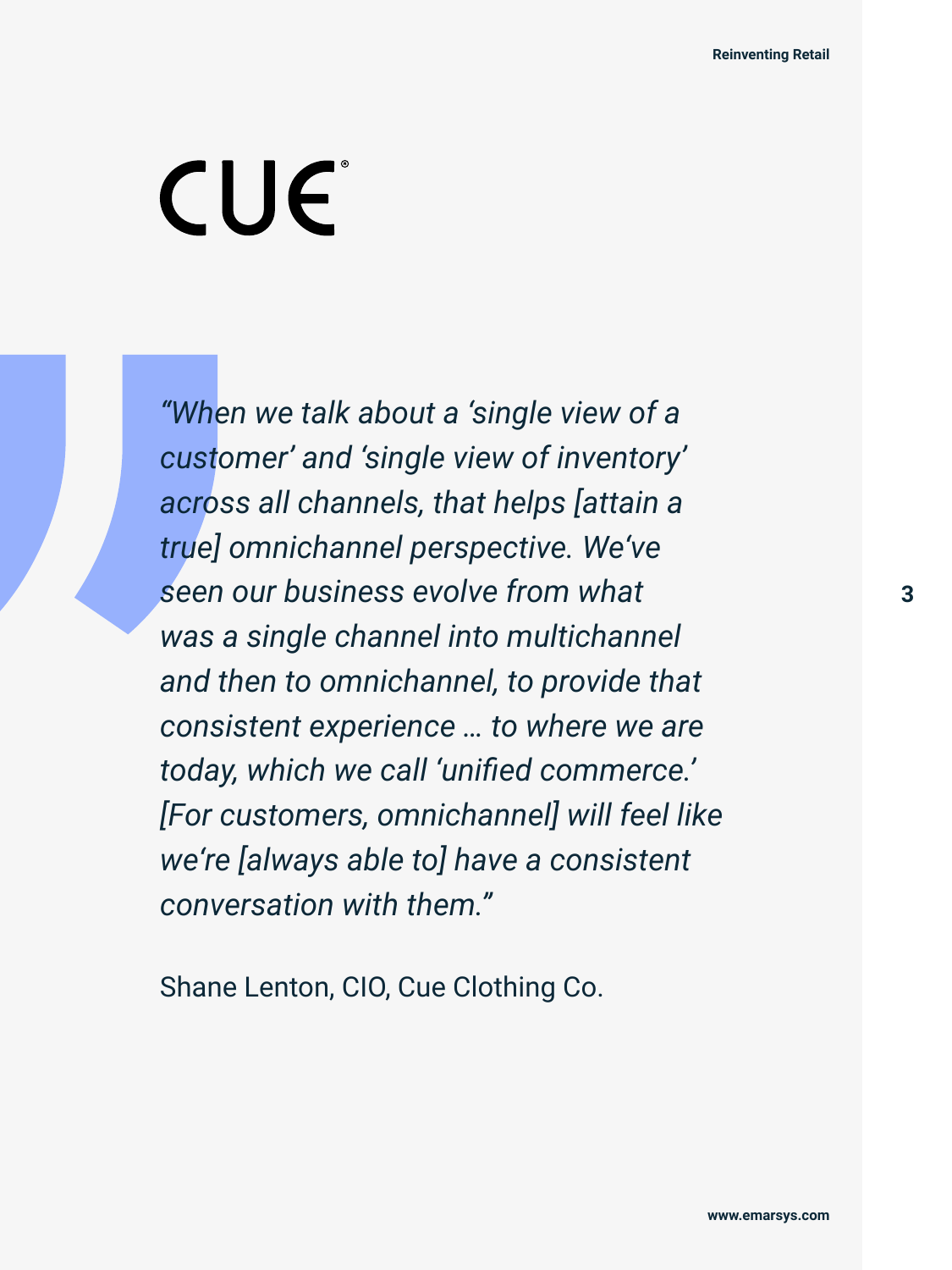



*"You can have everything prepared, including a digital strategy, new business opportunities, content, customers, and data — but if you don't have the right people and the right tools in place, you will not reach your ultimate marketing goals. Salling used their offline purchase data to drive online sales, by using automated audiences when running omnichannel campaigns. This resulted in 25% revenue growth within 5 weeks."* 

Jens Pytlich, Digital Marketing Manager, Salling Group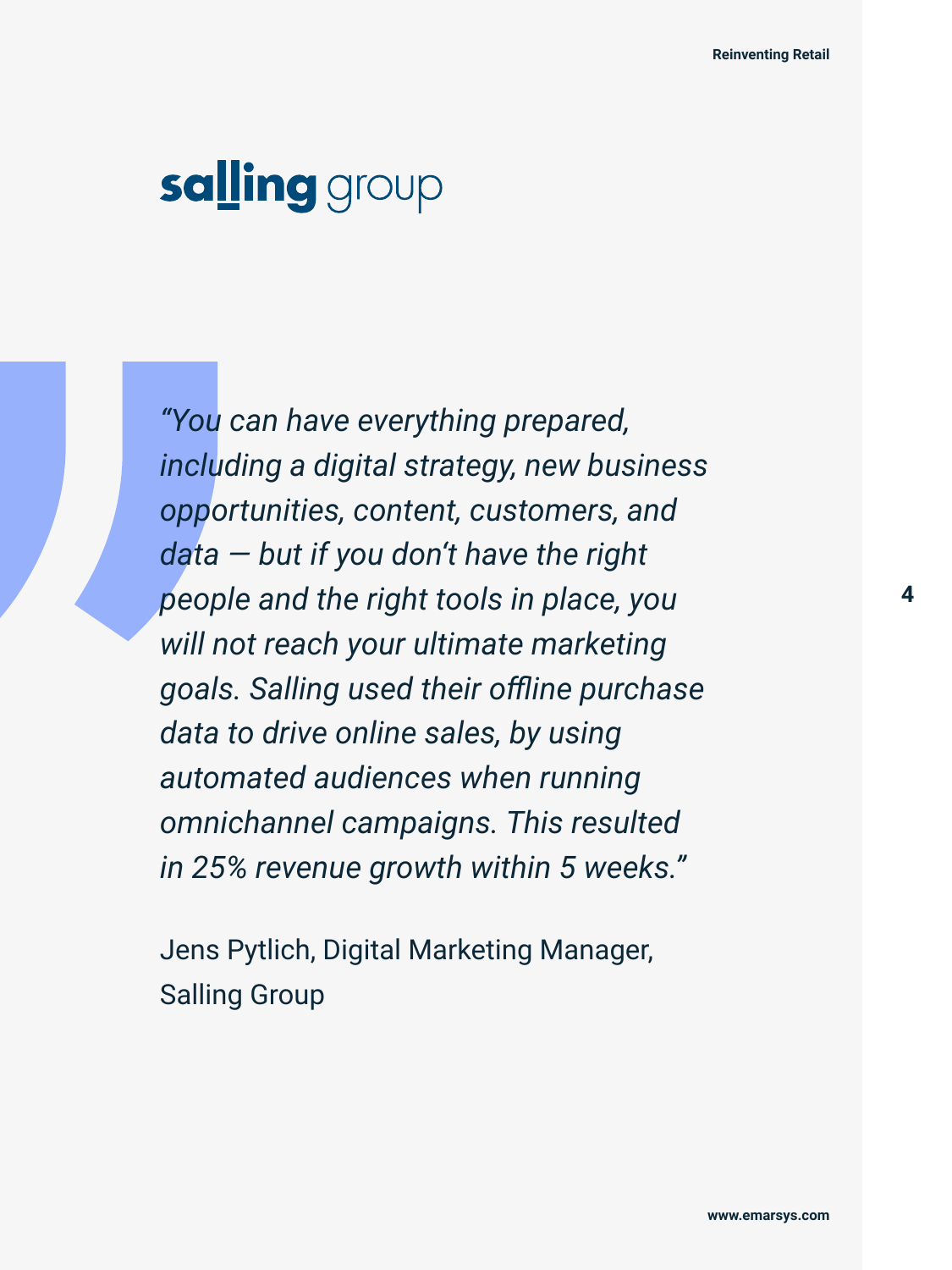

Moving into the next phase of retail, it's clear that a strong digital presence to help drive online customers to stores is important. However, equally important will be the ability to encourage in-store shoppers to engage with your brand online.

Your omnichannel retail strategy must enable you to drive offline-to-online engagement.

#### Why Offline-to-Online Matters

The next few months for retail is still unclear. Although stores are reopening, government restrictions and regulations could change rapidly as COVID-19 cases fluctuate. This uncertainty can have an impact on your ability to retain customers, or move them further along the customer lifecycle.

In some cases, stores are restricted to how many people they can allow in at a time. This is not the optimal experience that retailers want to provide, nor is it one that most customers will enjoy. However, a retailer that can offer consistent, high-quality brand experiences digitally, can move that customer to purchase online, if need be, with no loss in quality of experience.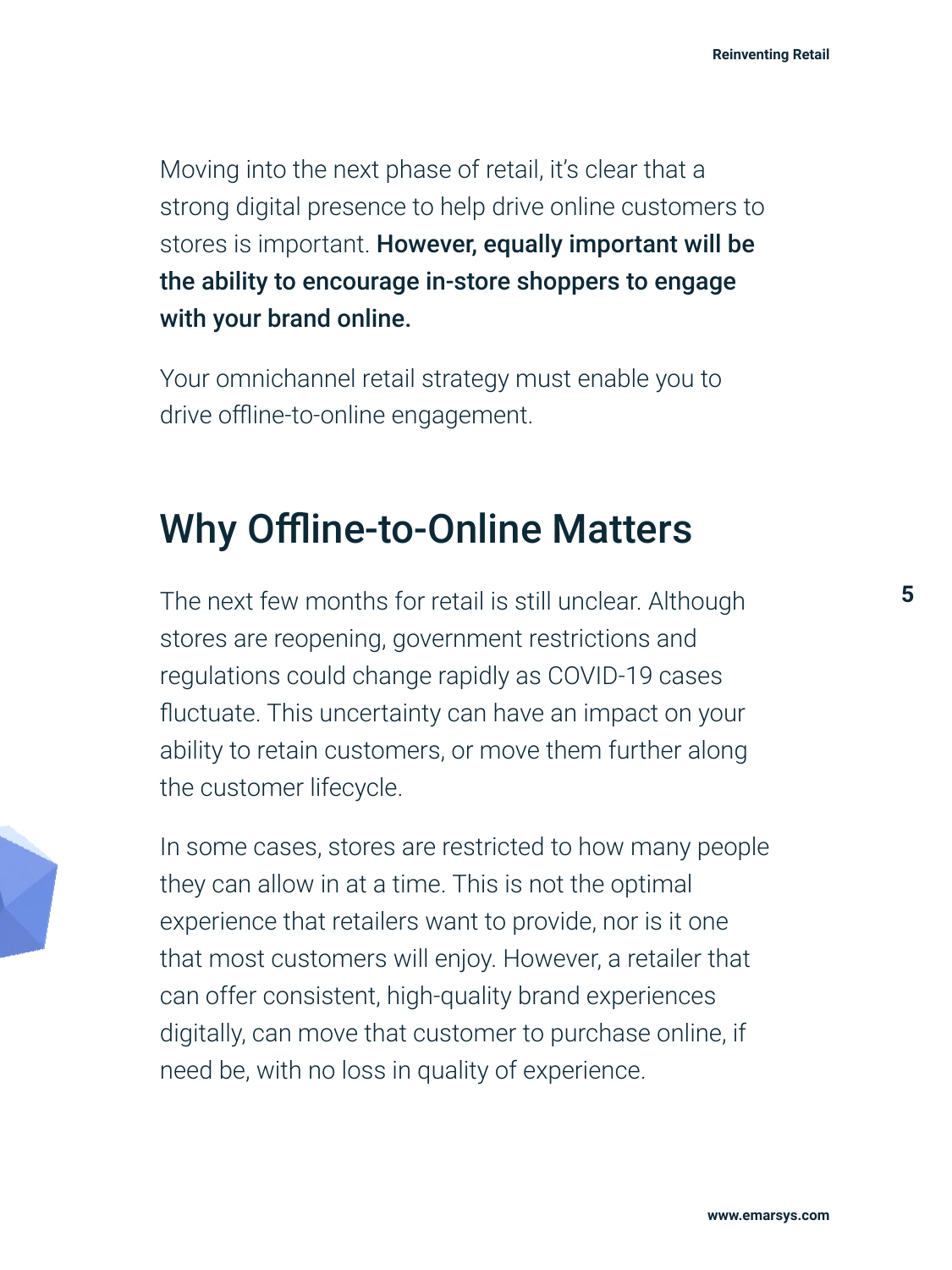







By 2021 25% of a brand's revenue will come from **online,** 



of marketing leaders across the globe **can** ID customers across channels, but **cannot** tie that data together

(Source: eMarketer)



(Source: Deloitte Consulting)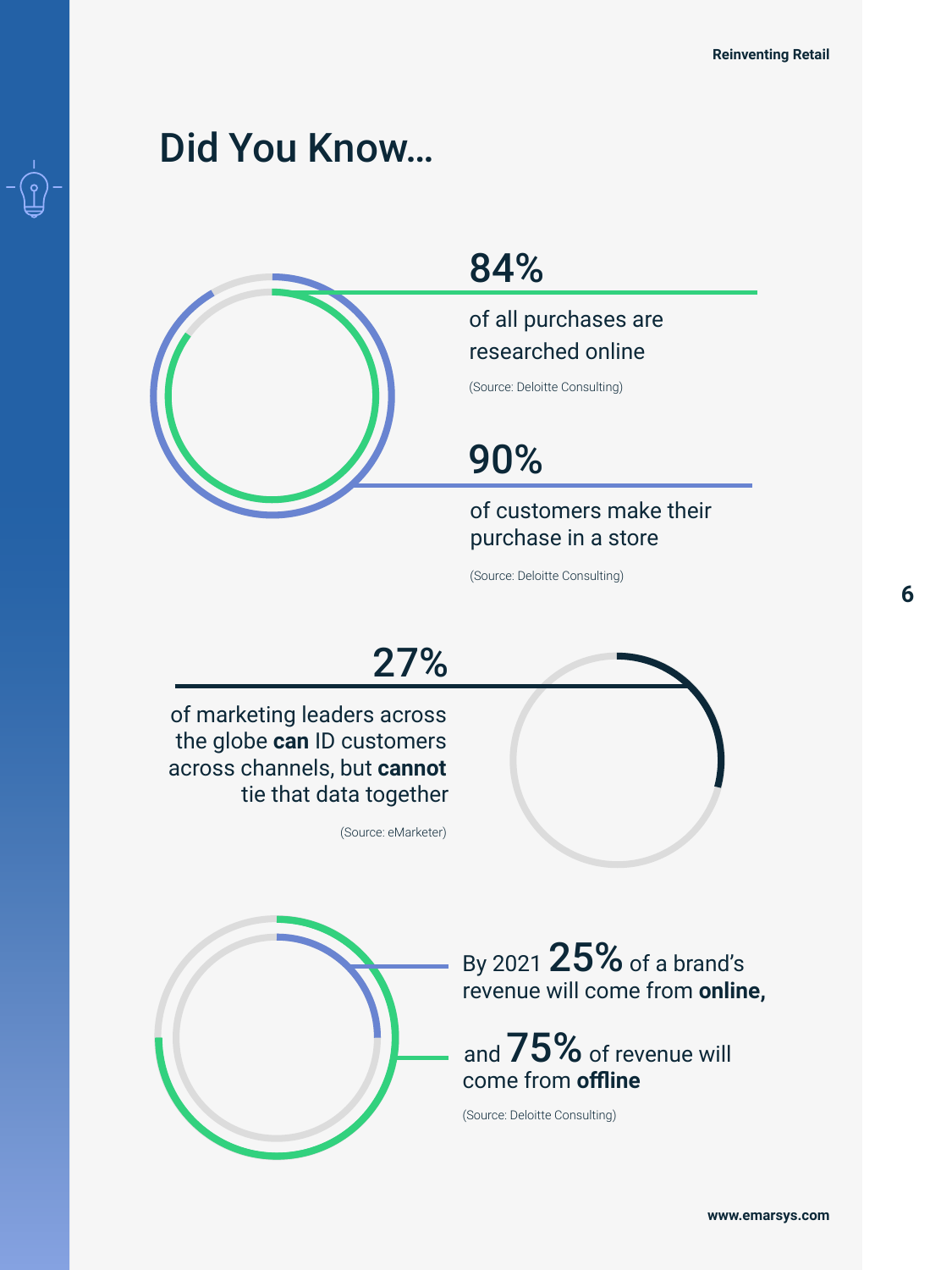

 **7**

**Reinventing Retail**

### Engagement Continuity (With or Without Stores)

Imagine you've worked hard to develop a relationship with a customer at your brick-andmortar location. You've even successfully identified them in-store, allowing you to offer more of a personalized experience. But a return of COVID-19, or perhaps other government restrictions, causes

another round of store closures.

How do you maintain that engagement?

In the event that stores have to close again, your brand must seamlessly take customers from the in-store experience and move them online. If you don't have an omnichannel engagement strategy in place to keep your brand at the forefront of consumers' minds, you risk losing them from your active database.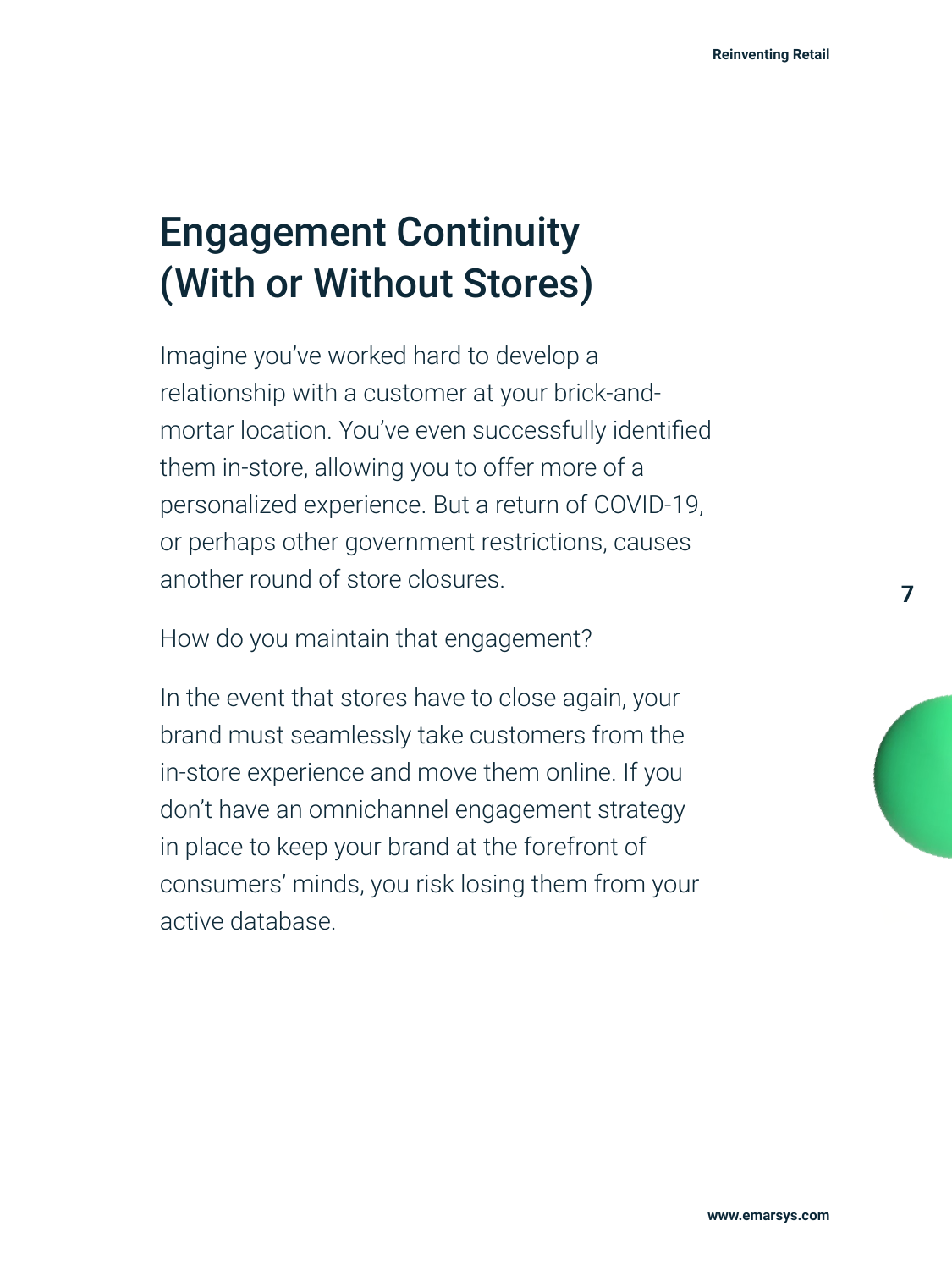

### Better Business Outcomes Through Offline-to-Online Engagement

The majority of Cue Clothing Co.'s customers have come to know the brand through its numerous brick-and-mortar locations throughout Australia and New Zealand. But, in order to provide true omnichannel experiences to their customers, the retailer had to evolve beyond a single channel

strategy.

The brand consolidated their customer, product, and sales data into a single platform, allowing for a customer-centric approach. With a unified commerce solution in place, the retailer was able to integrate their in-store experience with their website. Now, customers can start their experience in-store, and still receive the same degree of personalization as they move offline to online, or back again. This creates seamless customer journeys, no matter the channel.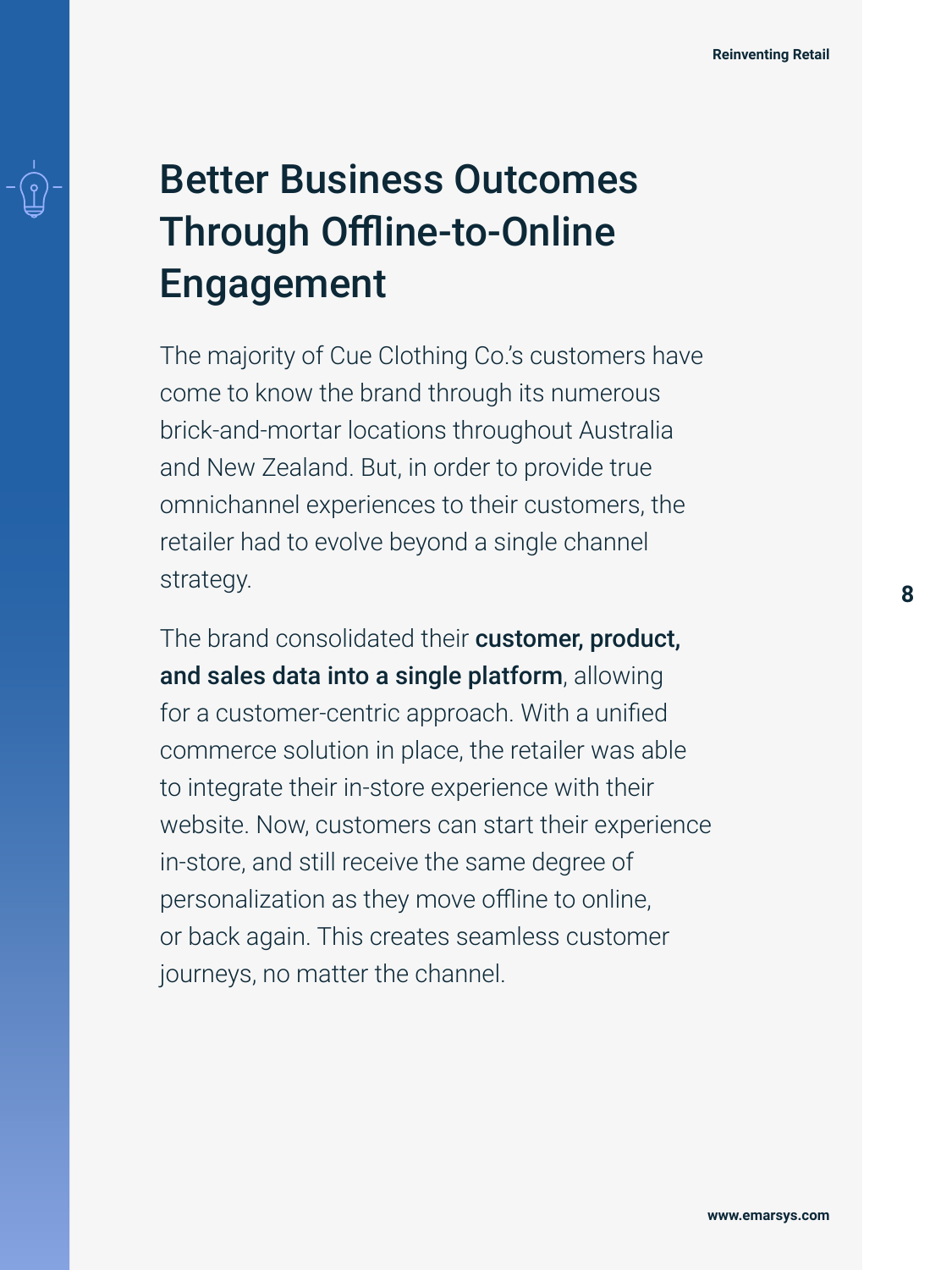

By connecting offline to online, the brand is able to deliver true 1:1 omnichannel experiences, leading to greater retention, revenue, and customer lifetime value.



#### **Results:**



13% YoY increase in active customers

34% increase in offline-to-online revenue

61% increase in active customer retention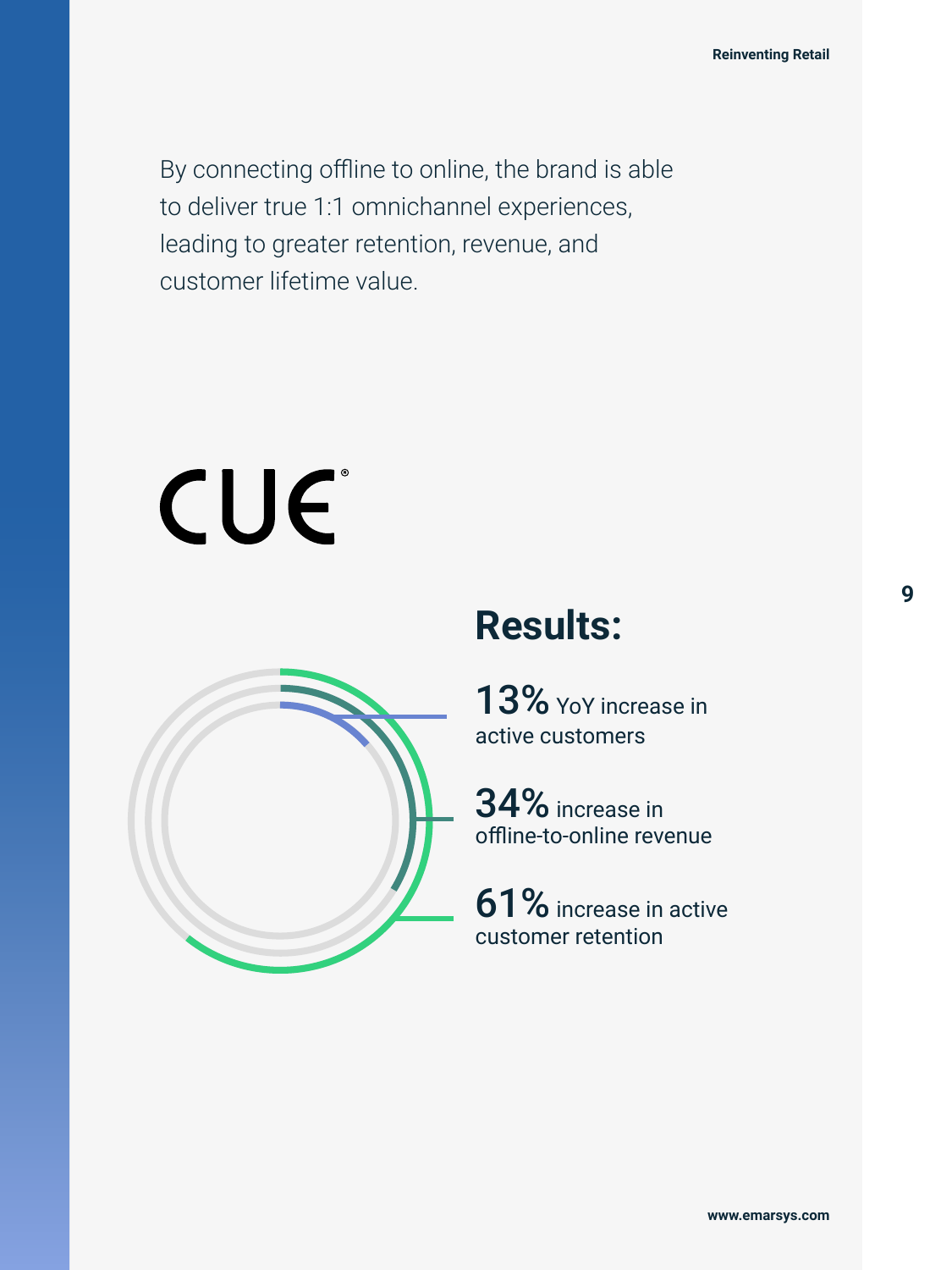#### **[www.emarsys.com](https://emarsys.com/)**



**Reinventing Retail**

#### Putting It All Together

Retail, marketing, and technology continue to evolve, becoming further entwined over time. On the heels of this evolution is the rapid change in customer expectations.

Customers look to brands to provide highly-satisfying experiences, and the ability to engage with a brand *whenever*, *where*, and *however* they prefer. An omnichannel approach to customer engagement is an integral part of this equation.

Your ability to drive in-store customers to your online store is vital for success in the next phase of retail.

We've learned this year that physical stores — although a primary channel for customer engagement — are susceptible to a great deal of external factors, whereas your online business is more resilient. Online retail facilitates convenient, continuous engagement, which is important in building lifelong customer relationships.

Brands with the most success leading in-store shoppers to their website use a unified commerce solution — with customer, product, and sales data stored in a single customer engagement platform — so they can provide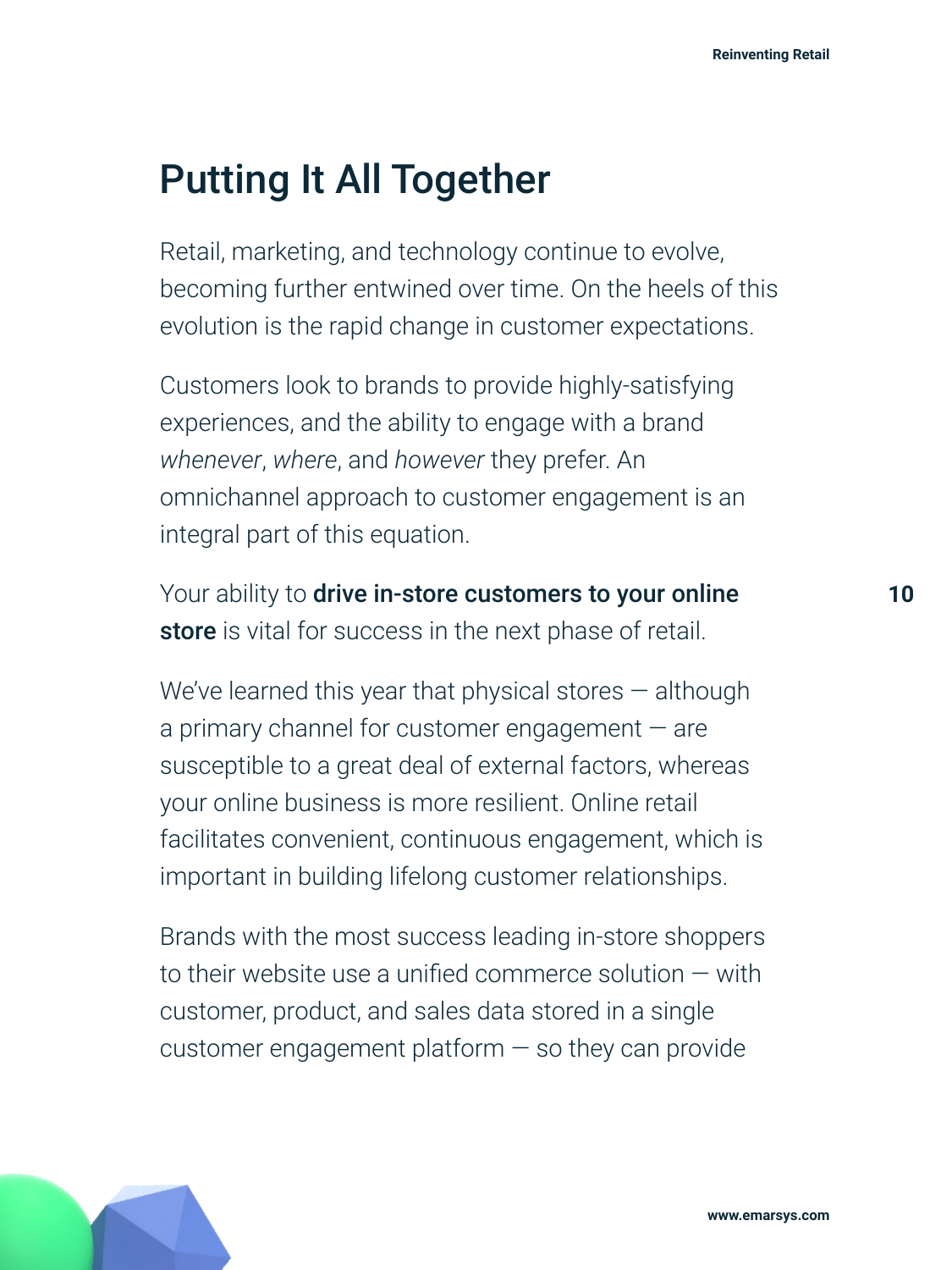Learn how Emarsys can accelerate your brand's omnichannel retail strategy.

Visi[t emarsys.com/demo](https://emarsys.com/demo/) 



seamless, uninterrupted customer experiences (and yield more revenue opportunities for the company).

As you look to build a complete omnichannel strategy that will enable your brand to achieve better business outcomes in the next phase of retail, seek out a plan for driving your in-store customers online.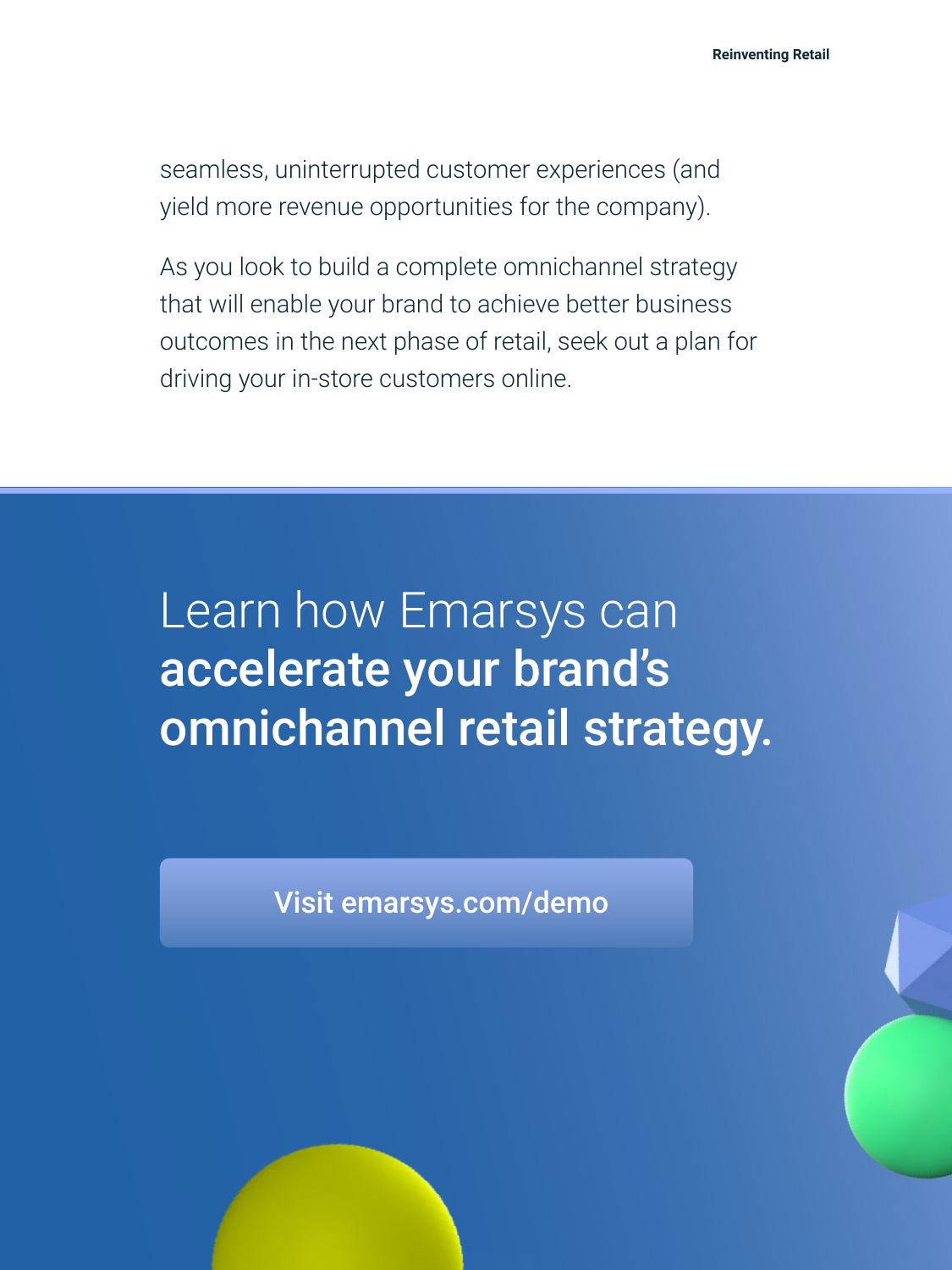



*"We're using personalization in all forms — it's true one-to-one. No customers are seeing the same content across any digital channels, whether it's CRM Ads, the home page or the website, or if they've come in-store and received a quote. That's all being passed … to Emarsys [so we can] pick up the conversation where we left off."* 

Lynn Barrett, Chief Digital Officer, National Tiles (2017 - 2019)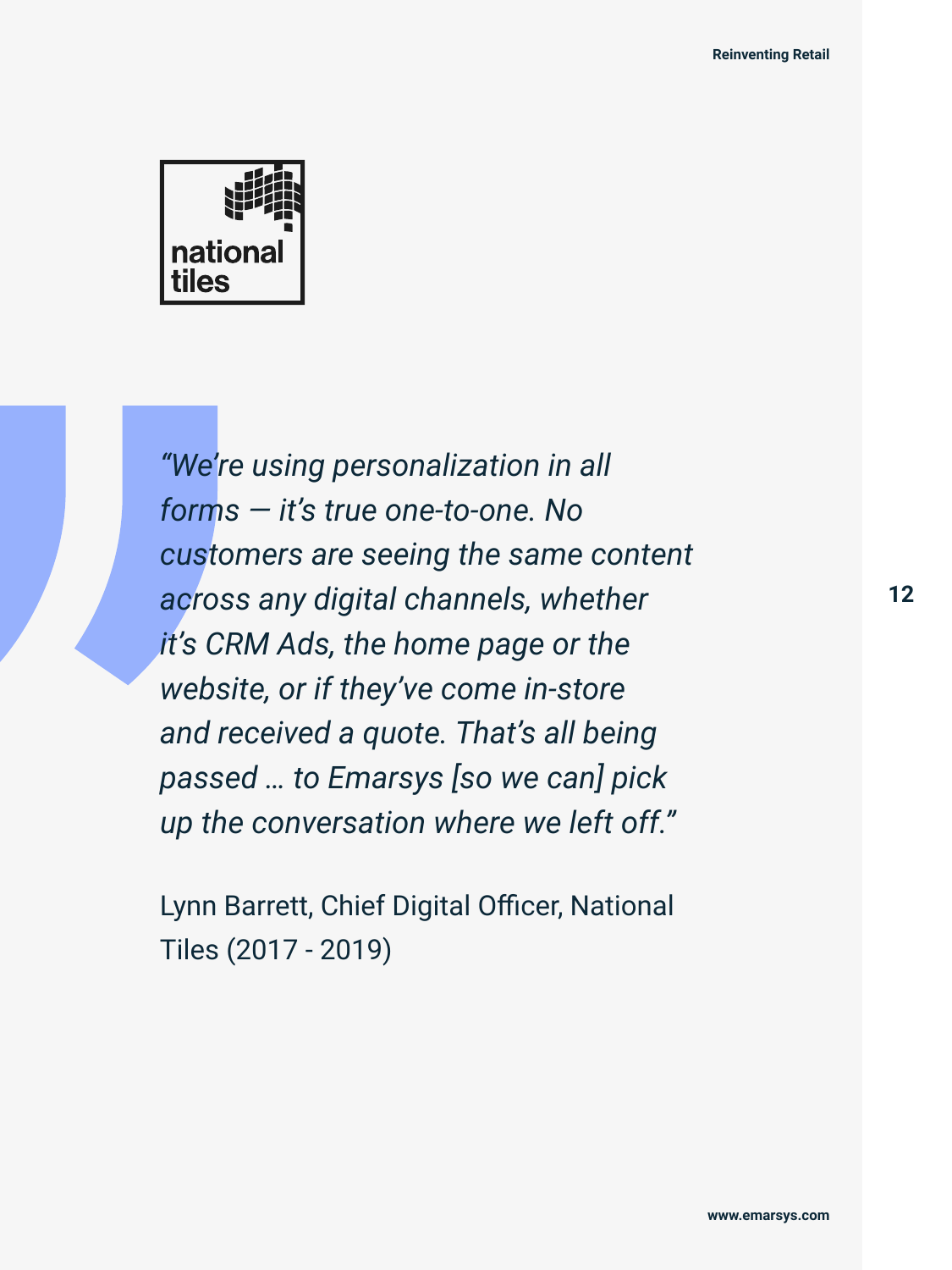

### Tupperware®

*"When we moved to Emarsys we implemented a welcome series, abandon cart, browse abandon, post purchase — all these different touchpoints with our customers throughout their purchasing journey, and all with a clear line of sight into tracking and how each one performed."* 

Kiara Sanchez-Mora, CRM & Digital Outreach Strategist, Tupperware U.S. & Canada (2017 - 2019)